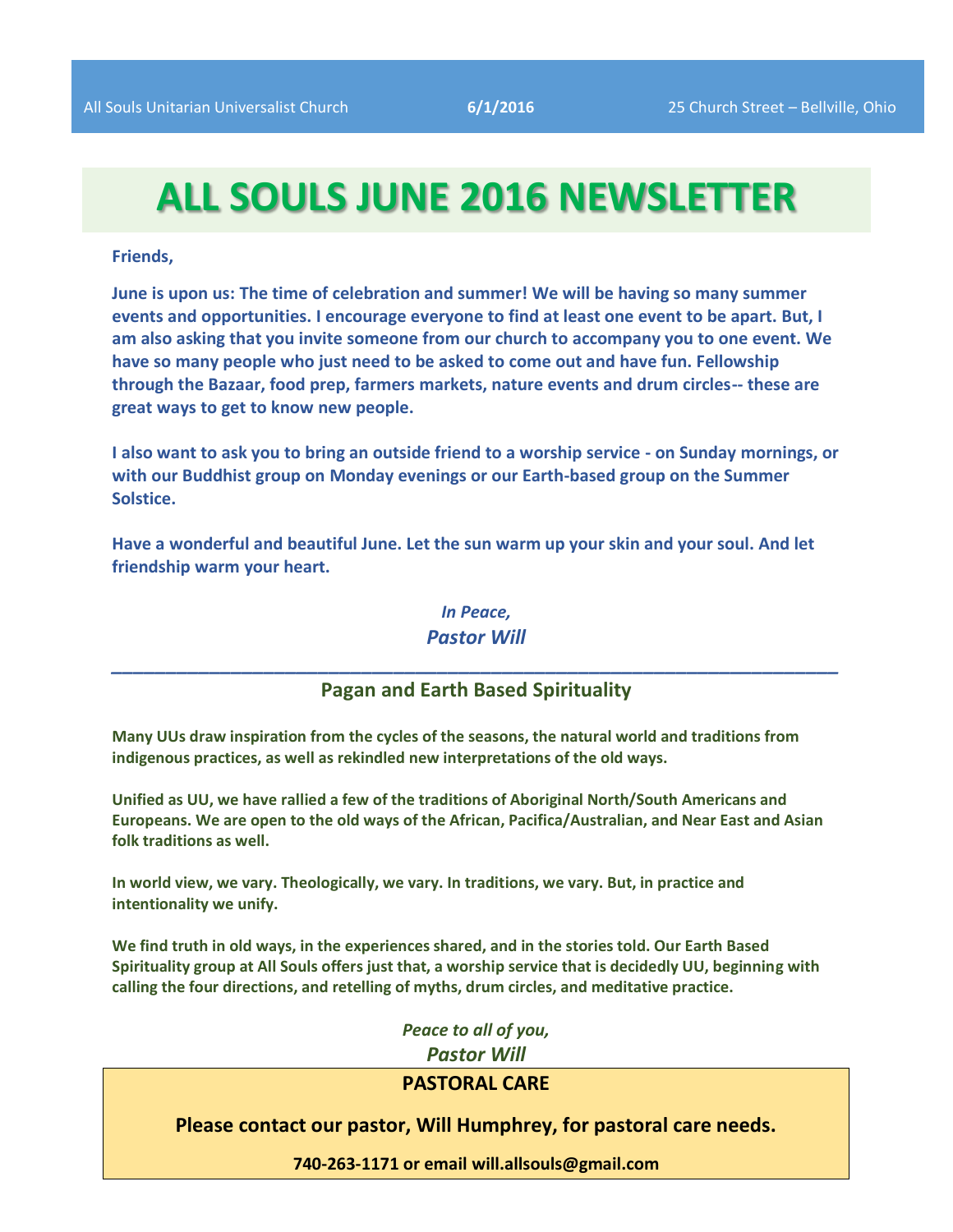# *MESSAGES FROM THE BOARD*

#### **…from Glenn Myers, President**

#### **SEVEN PRINCIPLES**

How many principles did you say? Well, it's seven, one for each and every day. UUs like it and they make things happen that way. Justice and equity are hard for some they say, but  $\dots$ . UUs like it and they make things happen that way. Though accepting others is a challenge for both straight and for gay, UUs like it and they make things happen that way.

These principles guide us day by day, and we're never on our own. Other kind souls will help us to have the strength to stand alone. UUs like it and they make things happen that way.

Although the search for truth may take forever, and a day. UUs like it and they make things happen that way. Some try to keep democracy and conscience at bay, but  $\dots$ . UUs like it and they make things happen that way. Peace and Justice are denied by many in the world's foray, but . . . . UUs like it and they make things happen that way. Respecting the kinship of all is challenged every day, but . . . . UUs like it and they make things happen that way.

These principles guide us day by day, and we're never on our own. Other kind souls will help us to have the strength to stand alone UUs like it and they make things happen that way.

by Glenn M. Myers (With a little help from Johnny Cash. He might not like it, but I guess things happen that way.)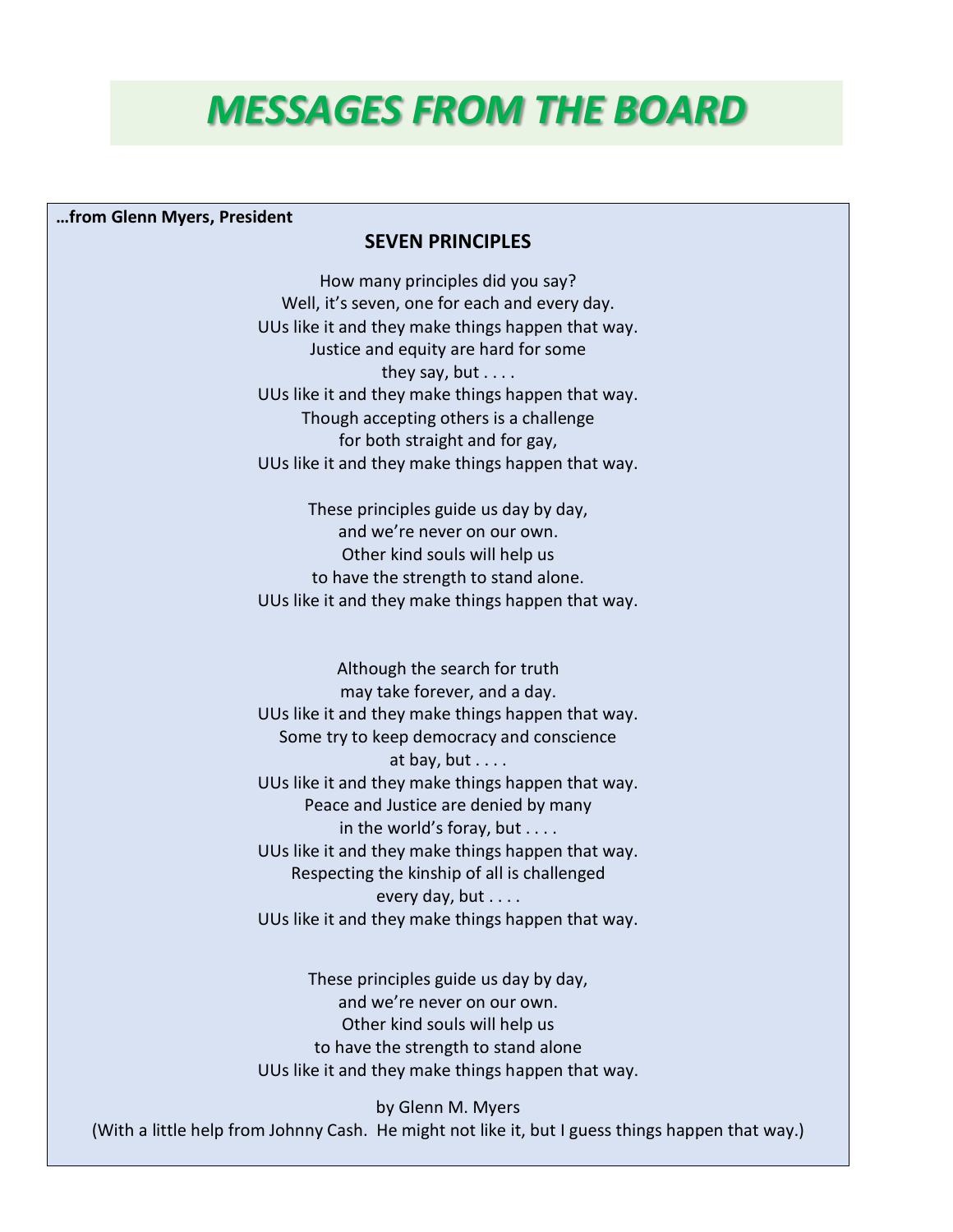| <b>APRIL TREASURER'S REPORT</b>      | <b>Average</b><br><b>Attendance: 51</b> |           |
|--------------------------------------|-----------------------------------------|-----------|
|                                      | <b>APRIL</b>                            | $Y-T-D$   |
| <b>INCOME</b>                        |                                         |           |
| <b>Pledges</b>                       | 3,272.00                                | 24,344.00 |
| <b>Offerings</b>                     | 571.00                                  | 5,804.00  |
| <b>Maintenance Fund</b>              | .00                                     | 4,390.00  |
| <b>Kenya Coin Collection</b>         | 145.60                                  | 989.43    |
| <b>Rummage Sale</b>                  | .00                                     | 2,166.50  |
| <b>Recycle</b>                       | .00                                     | 46.98     |
| <b>Minister's Discretionary Fund</b> | .00                                     | $-400.00$ |
| <b>Fundraising Expenses Account</b>  | .00                                     | 522.31    |
| <b>Sanctuary Renovation Fund</b>     | 376.34                                  | 2,476.34  |
| <b>Sweet Success Fundraiser</b>      | 124.00                                  | 124.00    |
| <b>Other</b>                         | 215.09                                  | 437.22    |
| <b>TOTAL</b>                         | 4,704.03*                               | 40,900.78 |
| <b>EXPENSES</b>                      | 2,847.96**                              | 37,215.53 |
| <b>DIFFERENCE</b>                    | 1,856.07                                | 3,685.25  |

**\*A monthly income of \$3,645.50 is required in order to meet annual expenses of \$43,746.00.**

**\*\*Expenses Other than "Usual" Repair water damage on wall: \$100.00 Stamps for pledge letters: \$37.60**

## **APRIL PLEDGE REPORT**

| <b>Total Units</b><br><b>Total Pledges</b> | 31<br>24     |           |
|--------------------------------------------|--------------|-----------|
|                                            | <b>APRIL</b> | $Y-T-D$   |
| <b>Amount Pledged</b>                      | 3,226.00     | 25,062.00 |
| <b>Amount Received</b>                     | 3,272.00     | 25,093.00 |
| <b>VARIANCE</b>                            | 46.00        | 31.00     |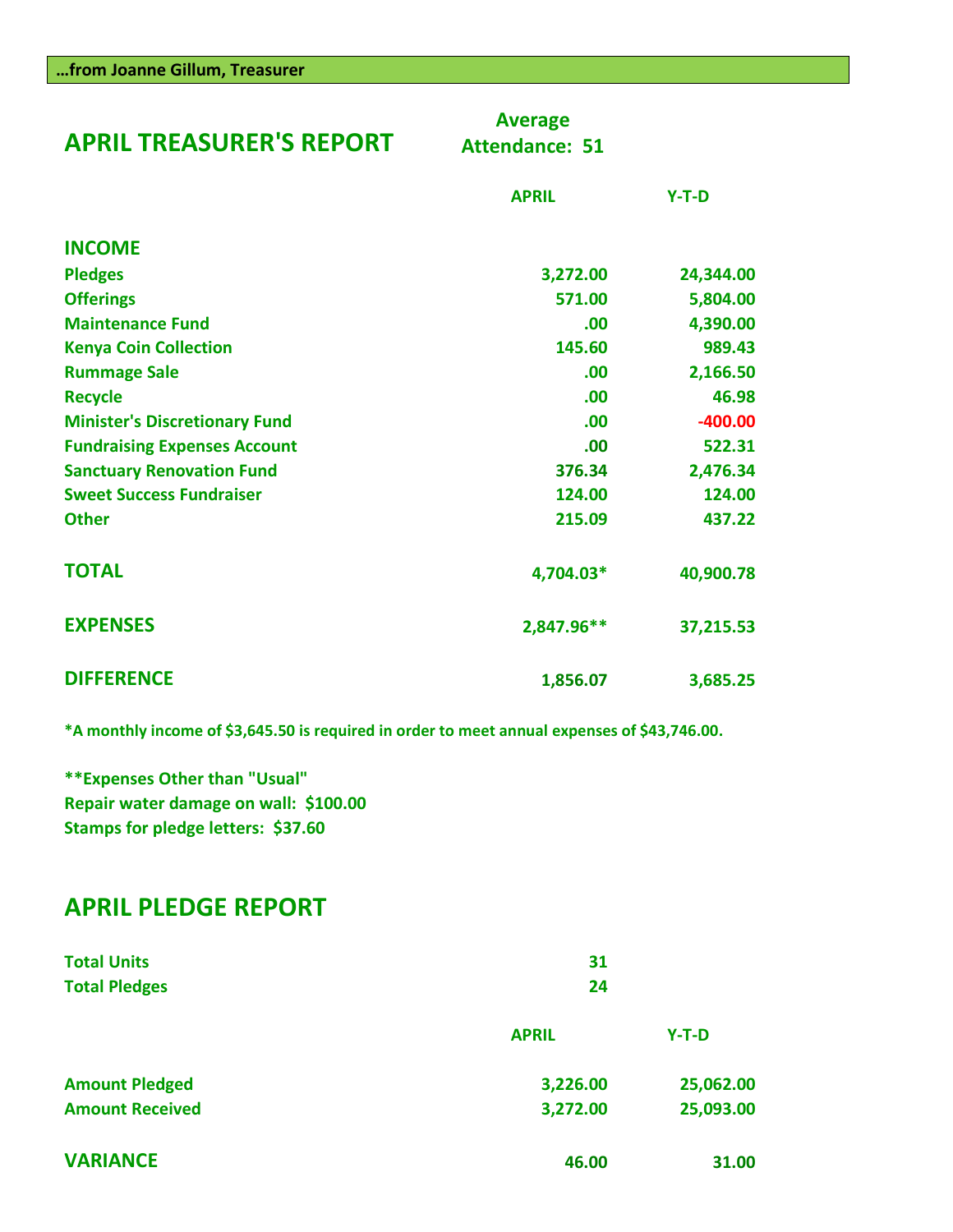#### **...Treasurer cont.**

#### **SWEET SUCCESS FUNDRAISER**

34 vouchers were sold with a profit of \$136.00, which will cover the monthly contribution to Women for Women for 4 ½ months.

#### **...from Mike Garber, Finance Trustee**

All Souls stewardship and pledge drive is completed. We have received an increase in dollars pledged and members and friends pledging. Thank you! The Finance Committee prepared the 2016-17 budget, which was presented and approved by the Board at the May board meeting.

Our Street Mart sale and lunch will be during the Bellville Annual Garage Sale Weekend. Please check out Renee's and Bruce's articles in this newsletter for details.

Marjorie Smith reports a Stage 2 committee has been formed to focus on marketing the Sun Catchers. CURRENTLY PLANNED: Window display at a Mt. Vernon bookstore this summer, selling through Facebook and Kudos artist studio co-op.

NEEDED: Volunteers to look for display and/or sales venue in Mansfield area. Person to explore credit card sales to access on line sales. Someone to explore craft show sales and dates. If you can help or have any ideas talk to Marjorie Smith.

#### **…from Chuck Rhodes, Building & Maintenance Trustee**

Annual maintenance was performed on the two air conditioners. Everything was in good working order and should provide us with a comfortable environment during Sunday services.

A spring work day was held Saturday, May 14. Though the weather was inclement, cold and wet, a lot was accomplished. I want to express my appreciation to the following people who worked so hard to complete the listed projects: Deborah Mattix, Glenn Myers, Melanie Seamen, Fate Christian, Jay Gilbert, Joanne Gillum, Bruce Kilgore, Ann Kilgore, Kristy Mandeville, and Mike Garber. These volunteers completed the following projects: cleaned the nursery, washed the restroom walls, washed kitchen cabinets and countertops, cleaned the refrigerator, washed all the tables and chairs, washed upstairs windows inside and downstairs windows inside and out, vacuumed the pews, washed back vestibule steps and downstairs steps, cleaned and washed around the furnace, and listed and marked all items available for borrowing. Also, Eric Sargent will be checking and cleaning the gutters within the month.

We began at 8:30 and were done by 11:30. That was a group of hard workers. THANKS!

As referred to above, a list has been developed of church items that members may borrow for their personal use. This is in accordance with the procedure recently approved by the Board. All items are marked with an inventory number, and only these items will be available for borrowing. This list of approved items is in the procedure manual. Included is a sign-out sheet that must be completed by anyone borrowing an item. For more specifics on borrowing, you are referred to the BORROWING OF CHURCH EQUIPMENT procedure, or see me.

In June, we will be doing key inventory. This is in accordance with the KEY INVENTORY CONTROL procedure recently adopted by the Board. During the inventory, we will verify key assignment and key numbers. All keys without numbers will be marked with the appropriate number. This process may take some time, but I will try not to inconvenience those effected.

> We have a lot of work to do outside. So, if anyone is interested in helping on a few projects, please see me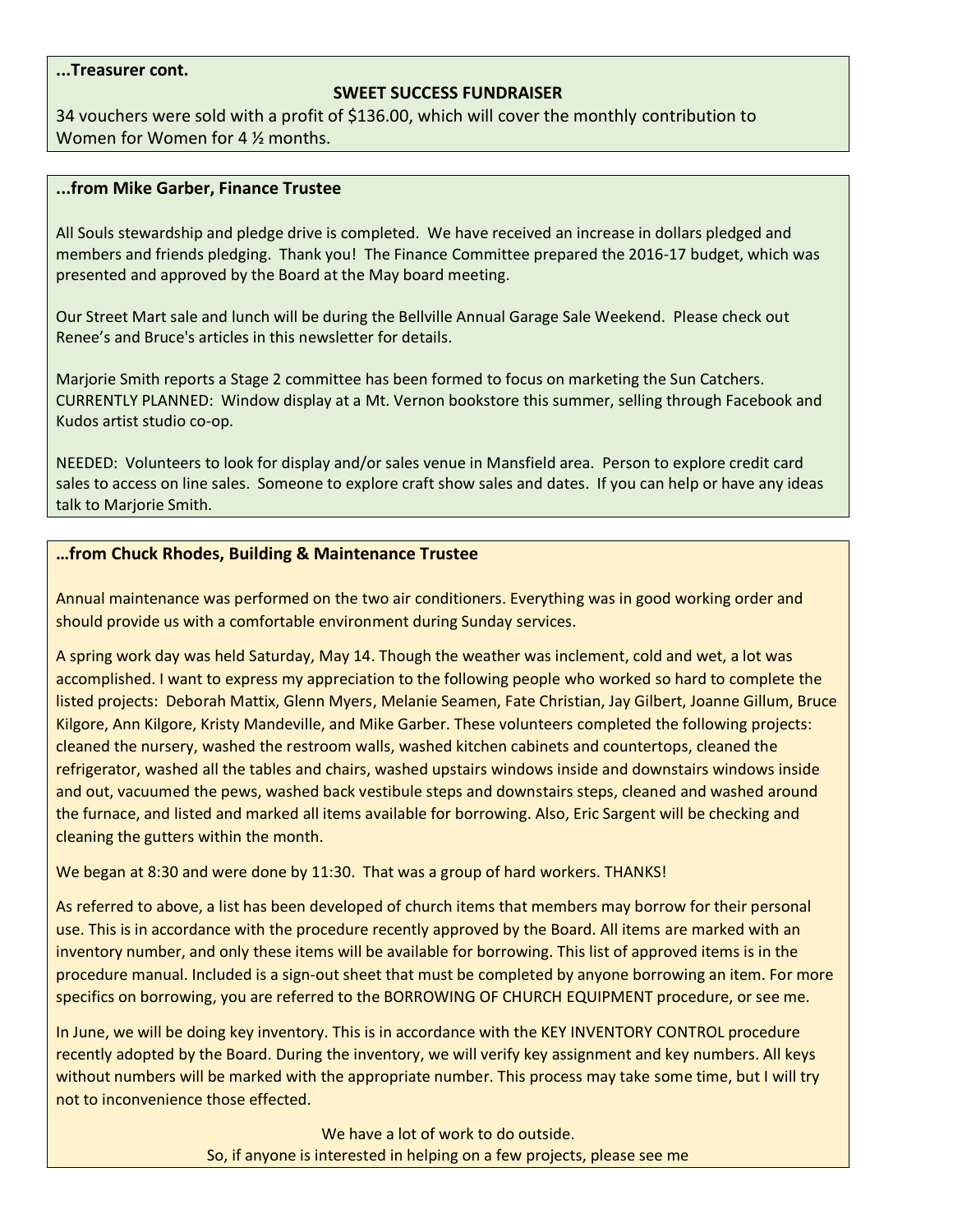#### **...from Art O'Leary, Social Justice/Social Action Trustee**

All Souls continues to be active in the local chapter of the NAACP. May's meeting was notable for anger and frustration, with the Mansfield School Board restoring administrative positions, which contribute little to student learning. Also with area law enforcement because of the number of complaints of mistreatment and mistakes related to incarcerations.

We also continue to build our relationship with the local Muslim community - a big shout-out to Chuck for making it to Friday prayers when I was not able to make it.

At the May board meeting we committed to having a booth for both days, July 22 and 23, of the Gay Pride Festival. Mandy is taking the lead on this, and she will need lots of help, so keep this in mind as you make your summer plans. If we all covered the booth for half an hour, we could easily make hundreds of contacts promoting equality, acceptance and diversity.

> **Peace, Art**

#### **...from Liz Hanse, Religions Education Committee Chair**

#### **CHILDREN'S RE**

The kids have had lessons 1 - 12 of the UUA developed curriculum "Love Surrounds Us", which introduces kids to the 7 Principles. Each Principle is assigned a color of the rainbow as we learn it. We've covered the 1st Principle (red) which in youth appropriate language is "We believe each and every person is important". The 2nd Principle (orange) "We believe all people should be treated fairly". The 3rd Principle (yellow) "In our congregations, we accept all people and we learn together". The 4th Principle (green) "We believe each person is free to search for what is true and right in life". The 5th Principle (blue) "Everyone deserves a say about the things that concern them". And the 6th Principle (indigo) "We believe in working for a peaceful, fair, and free world". Each principle is studied for two weeks, using stories, songs, crafts and role play activities. We've been having a lot of fun during class and learning a lot (both the students and teachers)!

#### **ADULT RE**



We'll take a short summer break over the two Sundays of Memorial Day (May 29 & June 5), and get going again on June 12 at 9:00 am with a book club meeting featuring Will Bowen's "A Complaint Free World". We are out of books at church. I'll order a few more and plan to get them to church ASAP! If you haven't started your 21 day complaint free challenge by the meeting date, you can start with the group that day. The group will plan to meet one more time in July to discuss challenges, minor successes, and dealing with others' complaints.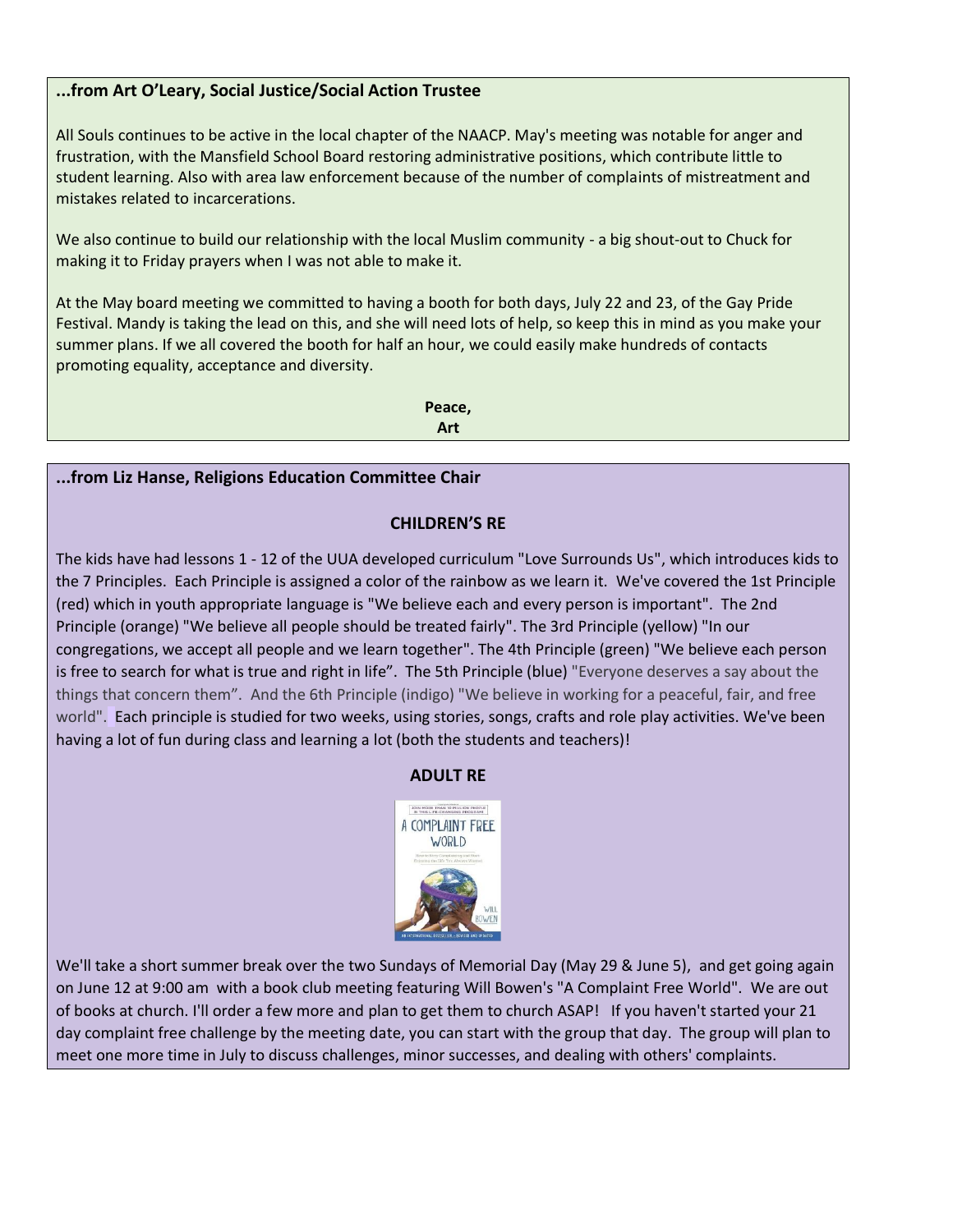This year, we will participate on **Saturday, June 18**, in the

#### **Bellville Village Wide Garage Sale**.

We need your donations and help for this important event,

which benefits all our activities at All Souls.

Please fill a box with

#### **GREAT STUFF like**

Furniture, jewelry, small appliances & china;

Tablecloths, linens, quilts, and placemats; CD's, record albums, tapes

& 45's; silverware, platters, tools & garden equipment; bicycles,

hats, purses, belts & suitcases; books, vases and stuff on shelves,

like cups & saucers, bowls and glassware.

Craft & Sewing supplies including paints, brushes, canvases,

fabrics, threads, sewing machines, yarns

House plants (we will even take fake ones), garden plants,

and extra tools you no longer use.

Don't forget puzzles, board games (& hand held), playing cards &

Sports stuff like basket & soccer balls, yard games, and racquets for tennis & badminton

It might be time to part with the extra electronics & printers put into storage,

the wearables that have filled your current & extra closets, and the things in your garage you think you still need.

A special area will be a part of our larger Bazaar and have the name

## **Retro & Collectibles Bazaar**

One of a kind or "copies" - from any era and any style, including Art Deco, Craftsman, Victorian, etc. Limited Edition Stained Glass Sun Catchers, original Fine Art & Fine Craft including paintings, collage, pottery, ceramics & handmade cards. Artifacts, Antiques, Handcrafted, Collected - all are welcome in this section. Can you bring something you have made or treasured? Did you receive a hand crafted gift that is no longer your style? A hand painted scarf, an abstract painting, or a fragile goblet much too fancy? Collector plates and tea pots, International Artifacts, Batik fabrics, First Edition Books, Metal ware, Sculpture of all kinds: wood, metal, marble, mix media, repurposed, etc. Vintage and Antique jewelry Limited Edition and Commemorative Anything. (Maybe I will part with my Nancy Drew books.) . Rekindle the interests of others by bringing in a collection that has been long forgotten in a closet or attic. Stamps, rocks, butterflies, beetles, etc. We appreciate all donations to be clean in fair to good condition. Thanking all in advance.

#### NEED A PICK UP before June 18? CALL 419-756-2841 LEAVE MESSAGE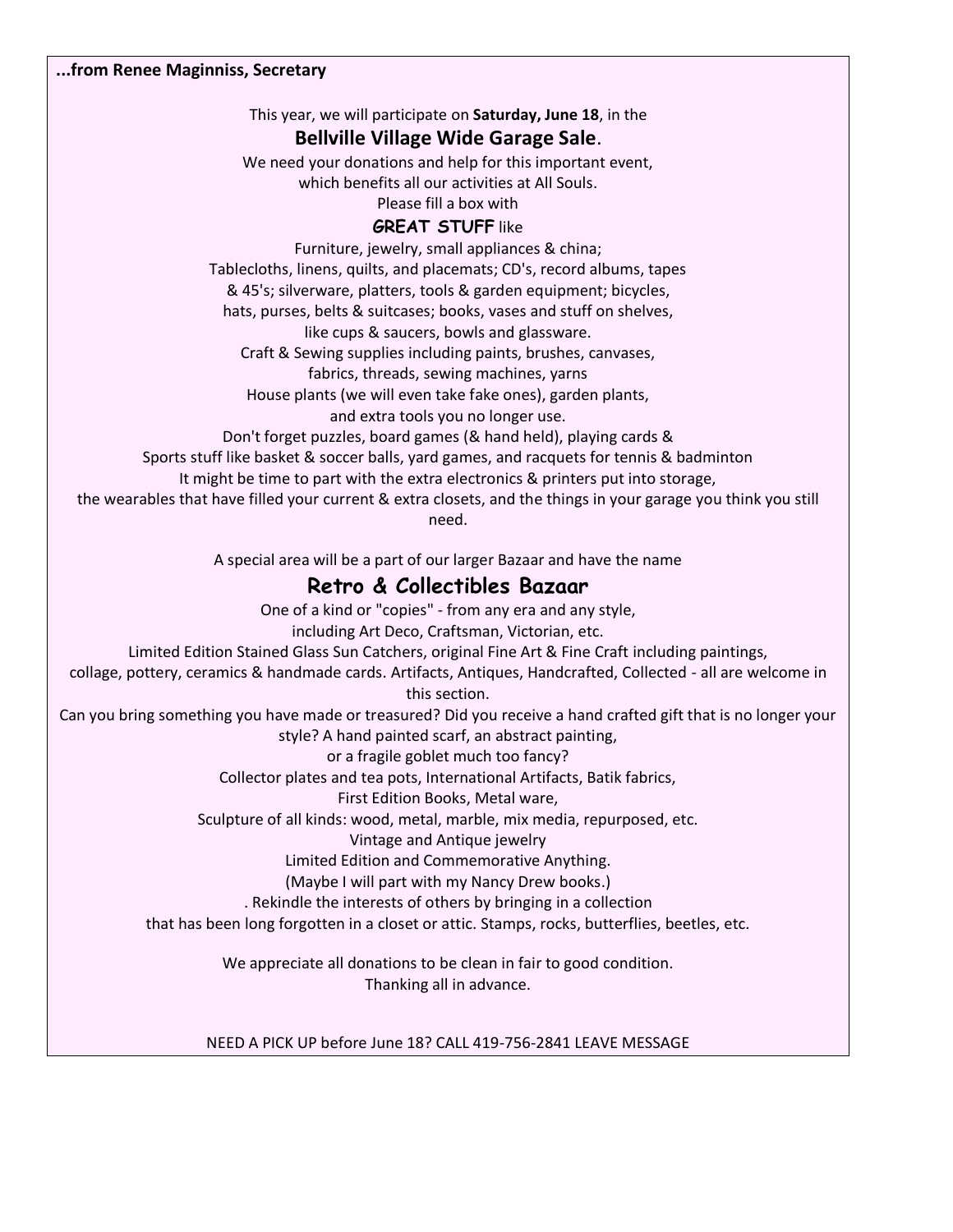#### **…from Brian Moore, Pulpit & Worship Trustee**

## **Greetings from the Pulpit Chair**

**God Sends Rain on the Righteous and the Unrighteous - 3 lessons on "Rain" and being "Impartial"**

#### **1. Living Impartially – The 5th verse of the Tao Te Ching**

Heaven and earth are impartial; they see the 10,000 things as straw dogs. The sage is not sentimental; he treats all his people as straw dogs. The sage is like heaven and earth: To him none are especially dear, nor is there anyone he disfavors. He gives and gives, without condition, offering his treasure to everyone. Between heaven and earth is a space like a bellows; empty and inexhaustible, the more it is used, the more it produces. Hold on to the center. Man was made to sit quietly and find truth within.

#### **2. God's Rain**

 "God sends rain on the just and the unjust." I have often heard this Bible verse quoted. It is almost always quoted out of context and completely misinterpreted. Rain is interpreted as trouble and trials. This verse is often used to explain why good people have to face trials.

 Many people think of rain as bad because it interferes with picnics and outdoor activities. But Jesus spoke those words to mostly farmers living in a land with low rainfall. They depended on rain to make their crops yield a harvest. Their food supply depended on rain. To them, rain was a picture of God's blessing.

 The context of the following verse makes it clear that Jesus gives rain as an example of the way God sends blessings on everyone, both good and bad.

 "You have heard that it was said, 'Love your neighbor and hate your enemy.' But I tell you: Love your enemies and pray for those who persecute you, that you may be sons of your Father in heaven. He causes his sun to rise on the evil and the good, and sends rain on the righteous and the unrighteous." (Matthew 5:43)

#### **3. The Rain Song--- Led Zeppelin**

This is the springtime of my loving - the second season I am to know You are the sunlight in my growing - so little warmth I've felt before It isn't hard to feel me glowing - I watched the fire that grew so low It is the summer of my smiles - flee from me Keepers of the Gloom Speak to me only with your eyes. It is to you I give this tune Ain't so hard to recognize - These things are clear to all from Time to time

I've felt the coldness of my winter

I never thought it would ever go. I cursed the gloom that set upon us…

But I know that I love you so

These are the seasons of emotion and like the winds they rise and fall

This is the wonder of devotion - I see the torch we all must hold

This is the mystery of the quotient - Upon us all a little rain must fall

In conclusion: Offer your treasure to "EVERYONE". And stay in harmony with the impartial essence of the Tao in all of your thoughts and all of your behaviors.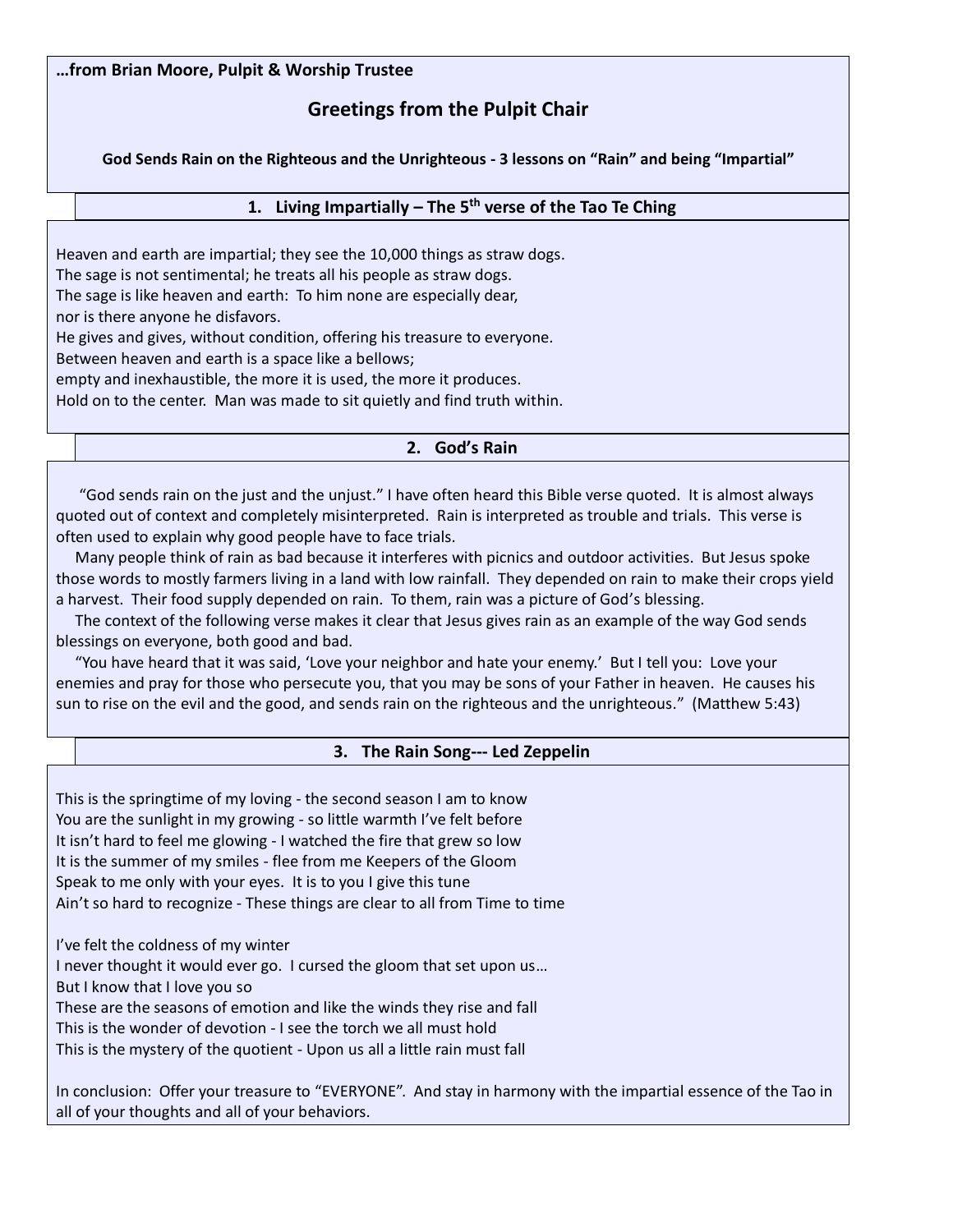## **June Pulpit Schedule**

**June 5**

**Speaker**: Leona Smith **Title:** "Discovering Your Worth"

**Topic:** I plan to share a bit about my past growing up in poverty and how that contributed to the thought process that I was not a valuable member of society. I will explain how later coming to work for an agency that was more focused on my assets rather than my deficits allowed me to tap into my own abilities and discover my worth. I will also explain how NECIC does that through our community economic development work.

**Leader**: Cheryl Church **Music:** Trio Alla Breve

#### **HIGHWAY CLEAN-UP DAY**

#### **June 12**

**Speaker:** Dr. Walter Kania

**Title:** "PSYCHOLOGY AND A COURSE IN MIRACLES – A NEW PATH OF SPIRITUAL PRACTICE" **Topic**: What is "A COURSE IN MIRACLES?" (ACIM) It is a spiritual path. What does it have to do with Psychology? Everything! The prominence of Perceptual Psychology in Behavioral Science had its beginning in the 1960s. This occurred at the same time that two Columbia University Psychology professors received corrective truth messages of recorded and fraudulent religion. "A Course in Miracles" was born at that time. This document (A Course in Miracles) substantiated what we now know about Quantum Physics, Near Death Experiences, Past Life Experiences, Behavioral Psychology, and the messages of Spiritual Masters of the past. This is a spiritual path that is not favored by traditional, evangelical, and fundamentalist groups who continue to seek power and control over the minds and behaviors of people everywhere. ACIM is a personal metaphysical path and a path of personal responsibility and exceptional peace. This is an opportunity to learn everything you may have wanted to know about ACIM but might have been reluctant to ask.

**Leader:** Reed Richmond **Music:** Ayesha Manley

**June 19**

**Speaker**: Christopher Reynolds

**Title:** "Father's Day: A Journey out of Patriarchy Home to the Sacred Masculine." **Topic**: How do we discern between patriarchy and the sacred masculine?

They are not the same. Patriarchy can be as damaging to men as it is to women and transgendered persons. Through songs and stories, this is a personal account of the intergenerational effort that goes into making a transition out of patriarchal ways of superiority into a mutually beneficial way of sacred masculine relationship with the sacred feminine and all our relations. Come celebrate Fathers' Day in a new, unexpected way.

**Leader**: Joan Richmond **Music:** Trio Alla Breve

**FATHER'S DAY**

**June 20 – Summer Begins**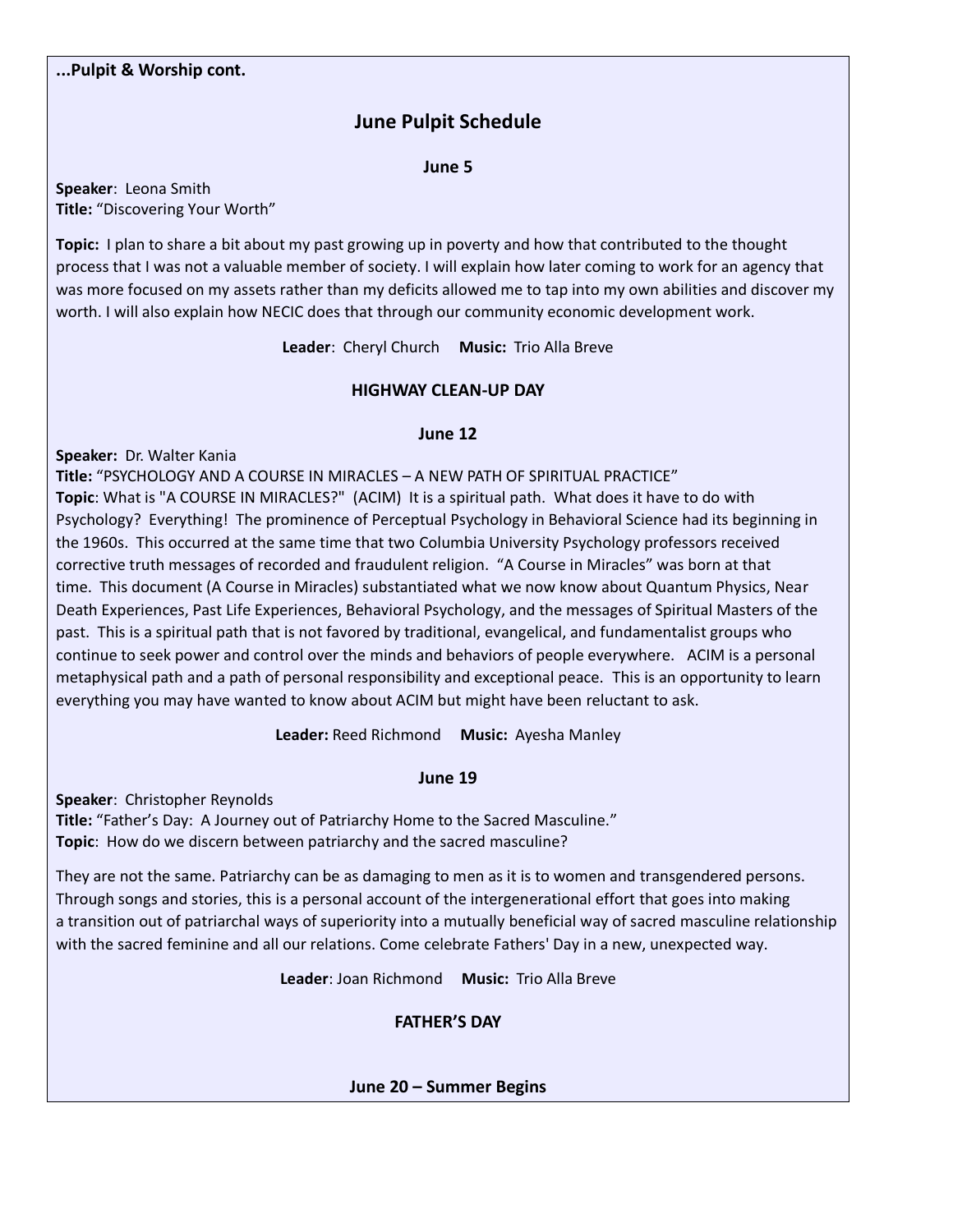#### **...Pulpit & Worship cont.**

**June 26**

**Speaker**: Pastor William Humphrey **Title**: "UU Emergent Theologies" **Topic:** We will explore aspects of the living tradition of human wisdom and spirituality, drawn of science, poetry, scripture, and personal experience.

**Leader:** Teasha Sargent **Music**: Ayesha Manley

**Kenya Coin Collection & Potluck**

#### **Tao Bridge @ Old Bag of Nails 6p – 8p on the Patio**

**Peace, Love and Namaste to All Souls**

#### **...from Bruce Kilgore, Fellowship Trustee**

Snacks have been extra good in the past weeks and months. The next potluck will be June 26.

The roasters, coffee pots, big Igloo drink coolers and the two warming trays are numbered and will be cataloged for members to borrow these items.

Saturday, June 18, is the date for the Bazaar. Items needed are salads, hot dog and round buns, a few desserts (homemade) and monetary donations to use for meat and noodles. I will have a sign-up sheet for those items and for help in the kitchen the day of the Bazaar. A few things that can be done in advance are wrap silverware and plastic ware (for carry-outs), table set-up and bathroom cleaning.

Thank you to everyone who has helped for coffee hour. Please check the list on the refrigerator. Some Sundays need social room and bathroom cleaners.

## **Pagan and Earth Based Spirituality "Summer Solstice"**

Potluck and Service begins at 6:00 pm on Friday, June 24, at the home of Paula Sauder. We will have a bonfire and fellowship time. People are welcome to use the pool or the teepee. Drinks are welcome, but please bring your own. Any questions, contact Paula at [sauderpaula@gmail.com.](mailto:sauderpaula@gmail.com)

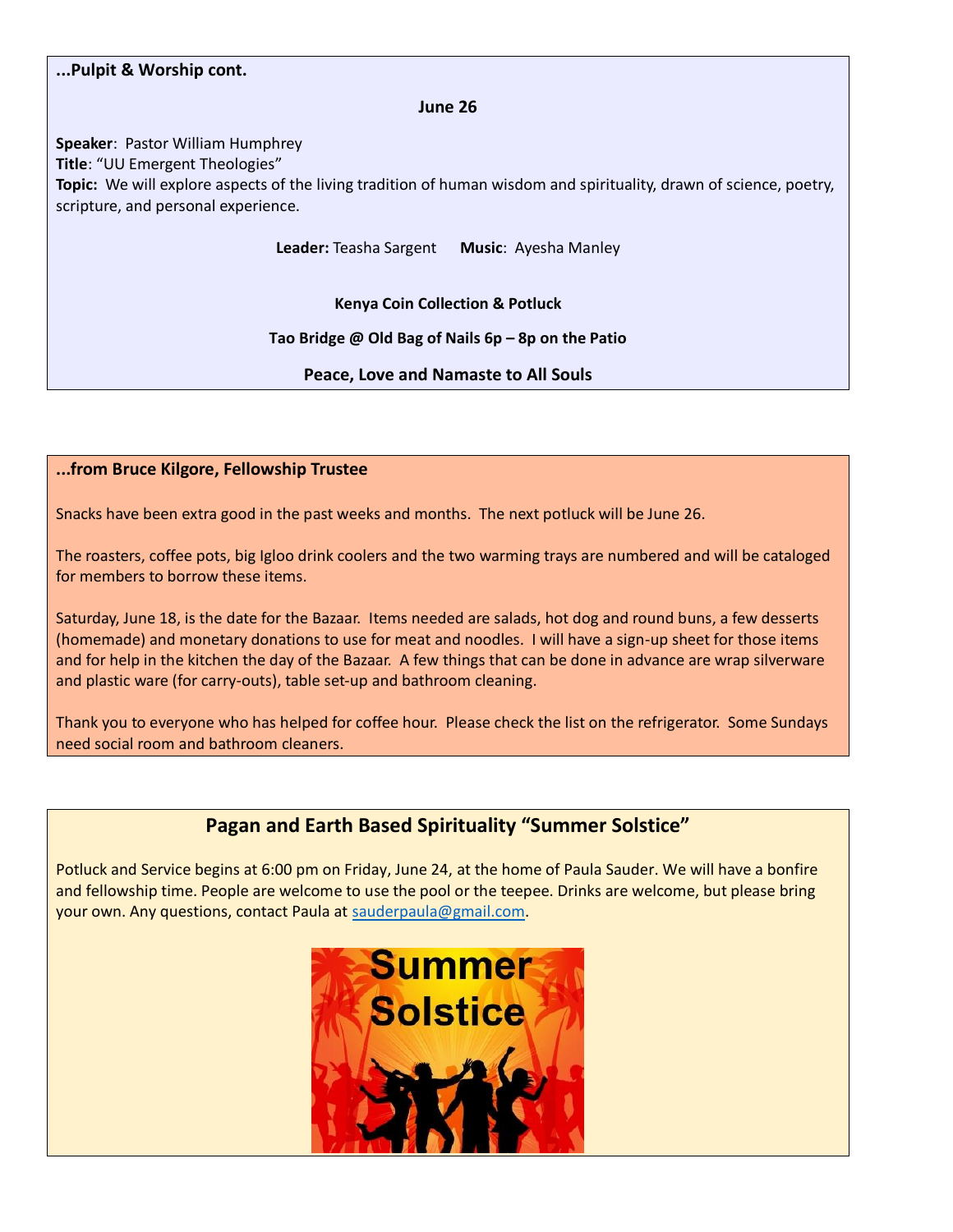## **Living Lotus Zen Sangha June Schedule**

**BOOK DISCUSSION Monday, June 13: 6:30pm - 8:00 pm at Relax, It's Just Coffee - 105 N. Main St., Mansfield, OH**

Sangha members and friends are invited for coffee and informal discussion over a case in this Zen book. **Books: "The Gateless Barrier" by Robert Aitken**Transl. by Robert Aitken Roshi ISBN# 0865474427 North Point Press (1991) **"The Hidden Lamp"** Edited by Florence Caplow & Susan Moon ISBN# 9780861716593 Wisdom Publications (2013)

> **Suggested Selections to Have Read before Discussion "THE GATELESS BARRIER"** - "Case #12- Jui-yen Calls 'Master', (page 80-87) **"THE HIDDEN LAMP" -** TBA

**NEED NOT TO HAVE ATTENDED PREVIOUS SESSIONS TO jump in!** Bring your thoughts, notes, insights and confusions and a friend!



### **SITTING & SERVICE**

**Monday, June 27 @ 6:30 pm – 8:30 pm at All Souls Unitarian Universalist Church**

The church is opened at 6:00 p.m., please enter from the side door. We sit upstairs. Loaner meditation cushions (Zafus & Zabutons) are available as well as pews for those who prefer/need to sit.

Everyone is welcome to practice with us! No previous meditation experience necessary.

**Schedule**

6pm-6:30pm - Church Opened - Fellowship & Intro to Meditation for Beginners

6:30pm-6:50pm - Zazen (Sitting Meditation)

6:50pm-7:00pm - Kinhin (Walking Meditation)...

7:00pm-7:20pm - Zazen – (Second Period of Zazen)

7:20pm-7:30pm - Liturgy – (Heart Sutra, Chanting and Prostrations)

7:30pm-8:00pm - Sangha Discussion & Business

Brief Beginner's guide to Zazen & Kinhin: [http://global.sotozen-net.or.jp/eng/practice/zazen/howto/index.html](http://l.facebook.com/?u=http%3A%2F%2Fglobal.sotozen-net.or.jp%2Feng%2Fpractice%2Fzazen%2Fhowto%2Findex.html&e=ATOXqawJM1--9N9v8oPw8oyhjopfFmZVyt2JFfRZL-qFiiYq8uBExuSIEUOSpg)

For more info, find us on Facebook or visit our webpage, and request to be added to our monthly newsletter.

In gassho, Jacqueline Moore